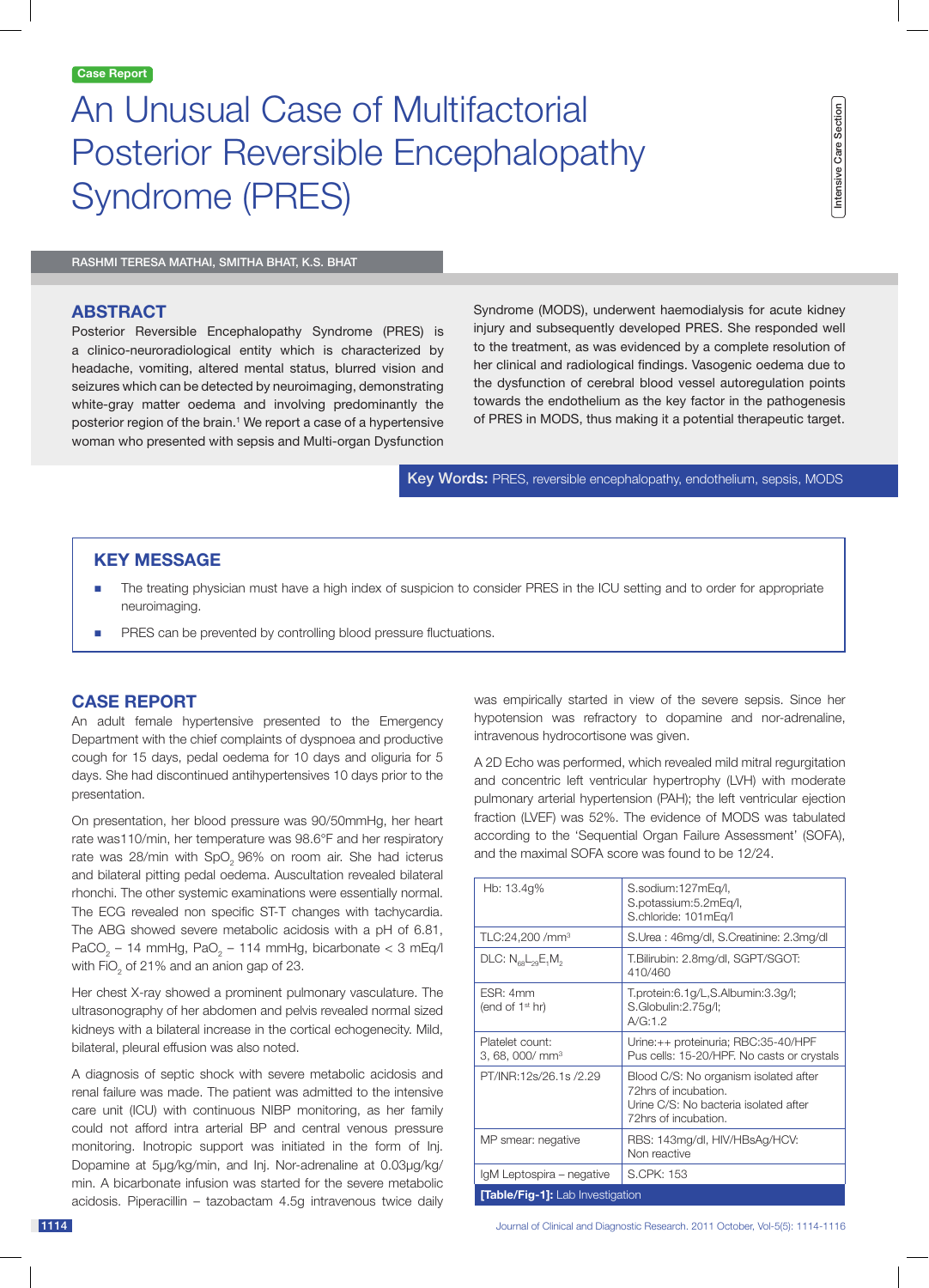

(Slow Low-Efficiency Dialysis) was done as the patient had anuria. The inotropic support was tapered and stopped after her blood pressure (BP) stabilized on day 4. The next day, she was shifted to the ward, following which her BP readings increased consistently and she was started on Amlodipine 2.5mg once daily, which was increased to 5mg twice daily due to the persistently high BP readings.

The intravenous steroids and antibiotics were stopped on day 7 after she was afebrile for 48hrs.

On day 8, she had 3 episodes of generalized tonic clonic seizures (GTCS), which were preceded by focal seizures of the right upper limb. She was given a loading dose of fosphenytoin and was then shifted to the MICU. Her BP was constantly above 180/100 mm Hg.

She complained of headache and blurring of vision and was disoriented to time and place. The perception of light was absent, with intact pupillary reflexes, suggesting cortical blindness. Her fundus examination revealed grade 2 hypertensive retinopathy. Her blood biochemistry was normal.

In view of the focal seizures with secondary generalization, MRI of the brain was ordered, which the patient could not afford. Hence,CT of the brain was done, which revealed hypodensities in the white matter of both the occipital lobes and the left centrum semiovale, which were suggestive of PRES (Table/Fig:3-6).

The patient was managed with antihypertensives and her vision was restored within the next 24 hours. Her antinuclear antibody (ANA) tests were negative and her thyroid function tests were normal. She was discharged on day 14 and she came for followup one month later. She was found to have no focal neurological deficits. Her vision was normal and a repeat CT of the brain did not reveal any abnormality. She is currently being maintained on anti-hypertensives.

## **Discussion**

PRES is characterized by headache, seizures, visual disturbances, altered mental status, and focal neurological signs [1].The initiating factors include accelerated hypertension, eclampsia, sepsis, chronic kidney disease, haemolytic-uremic syndrome, and systemic lupus erythematosus. Additional reports have shown an association with chemotherapy, and glucocorticoids [2].

Normally, the cerebral vascular autoregulatory system maintains a constant perfusion in the brain over a range of systemic blood pressures. This is mediated by the sympathetic vascular innervation that normally protects the brain from marked increases in blood



**[Table/Fig-3&4]:** Axial view of the brain-CT image. Arrows pointing towards symmetrically located, bilateral hypodensities in the occipital regions affecting cortex and subcortical white matter.



**[Table/Fig-5&6]:** Axial view of the brain-CT images. Arrows pointing towards bilateral hypodensities in the fronto-parietal white matter, more prominent on the left side.

pressure. However, the posterior circulation is relatively less innervated, thus increasing its vulnerability to barotrauma and the breakdown of the blood-brain barrier [3, 4].When the autoregulatory limits are exceeded, there is an interstitial extravasation of proteins and fluids, resulting in reversible vasogenic oedema, followed by small vessel rupture, leading to intracranial haemorrhage, ischaemia and infraction [5, 6].

The signal abnormality which is associated with PRES is commonly located at the gray-white matter junctions. The occipital lobes are a frequent location of cortical and sub-cortical haemorrhages. Angiography may show focal areas of constriction and narrowing of the proximal and peripheral vessels. This narrowing of the blood vessels will eventually lead to decreased cerebral blood flow (CBF) in the affected territories..

The pathophysiology of PRES in severe sepsis involves a complex, integrated response that includes the activation of lymphocytes, inflammatory mediators, and the haemostatic system. Central to this process is an alteration of the endothelial cell function. The cytokine response (TNF- $\alpha$ , IL-1) is believed to play a critical role in the development of the endothelial dysfunction [7, 8].

The high percentage of patients with PRES who have autoimmune disorders, support the theory that PRES is in part, caused by endothelial dysfunction, a process in which the host autoimmune response is essential. The endothelial cells become damaged by an inflammatory cytokine response, resulting in the leakage of fluid and protein into the interstitium. Autoimmunity has been recently implicated in PRES in association with neuromyelitis optica. This raises the possibility of the autoimmune-mediated disruption of the endothelial aquaporin [4] water channels, which may predispose to PRES [9, 10].

Hypertension is an adverse effect of high-dose corticosteroid therapy. The mechanism of corticosteroid-induced PRES is likely to be a steroid induced rise in blood pressure. However, dexam